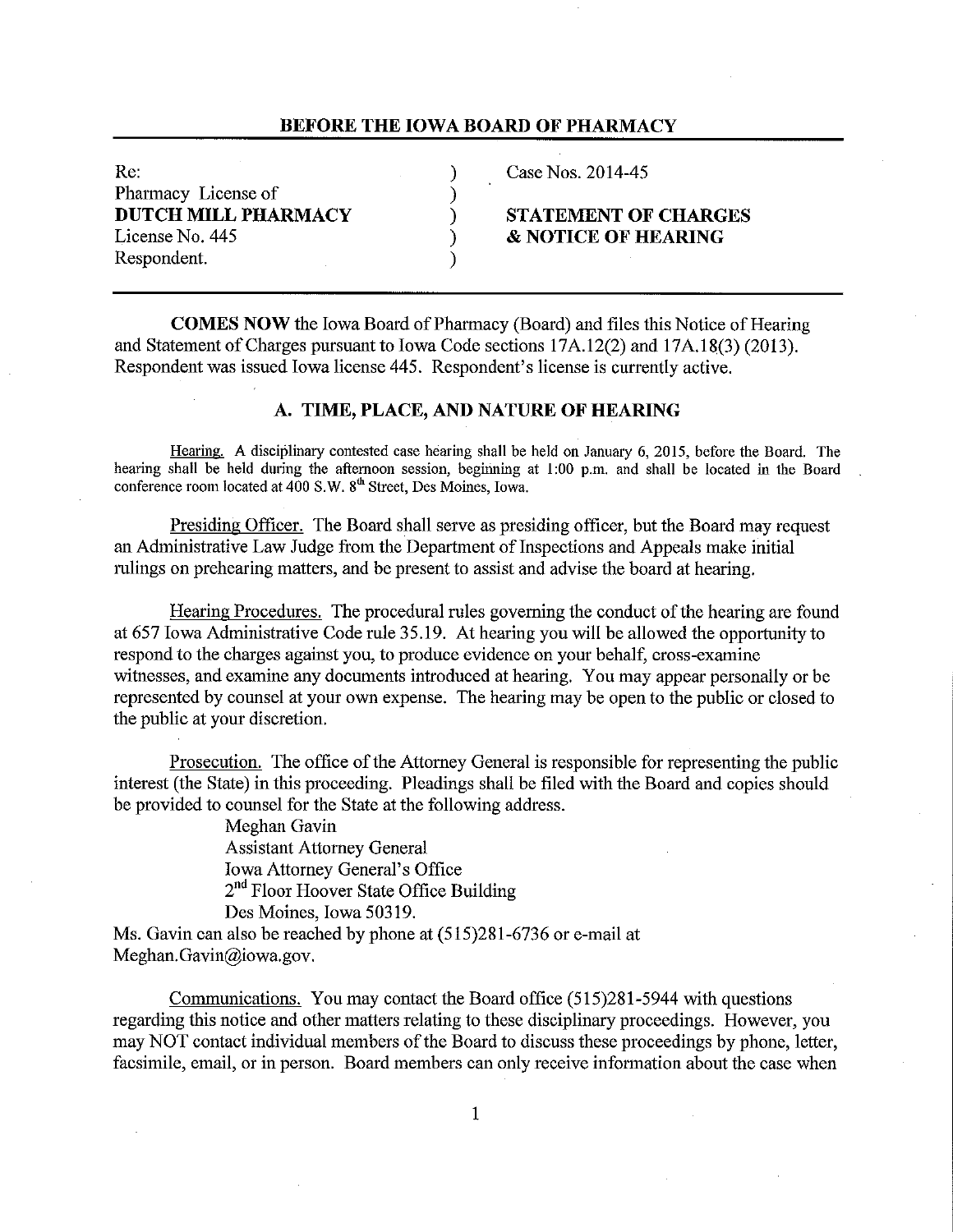all parties have notice and an opportunity to participate, such as at the hearing or in pleadings you file with the Board office and serve upon all parties in the case. You may also direct questions relating to settlement of these proceedings to Assistance Attorney General Meghan Gavin at (515)281-6736.

## **B. LEGAL AUTHORITY AND JURISDICTION**

Jurisdiction. The Board has jurisdiction over this matter pursuant to Iowa Code chapters 17A, 147, 155A, and 272C.

Legal Authority. If any of the allegations against you are founded, the Board has authority to take disciplinary action against you under Iowa Code chapters 17A, 147, 155A, and 272C and 657 Iowa Administrative Code chapter 36.

Default. If you fail to appear at the hearing, the Board may enter a default decision or proceed with the hearing and render a decision in your absence, in accordance with Iowa Code section 17A.12(3) and 657 Iowa Administrative Code rule 35.21.

## **C. CHARGES**

#### **Count I**

## **FAILURE TO MAINTAIN A CONTINUOUS QUALITY IMPROVEMENT PROGRAM**

Respondent is charged with failing to maintain a continuous quality improvement program in violation of Iowa Code sections  $147.55(9)$  and  $155A.15(2)(c)$ , (h) and 657 Iowa Administrative Code rules 8.3(1), 8.26, and 36.1(4) $(u)$ .

### **Count II**

## **FAILURE TO PROPERLY VERIFY THE ACCURACY OF A PRESCRIPTION**

Respondent is charged with failing to properly verify the accuracy of a prescription in violation of Iowa Code sections 147.55(9) and  $155A.15(2)(c)$  and 657 Iowa Administrative Code rules  $6.10(1)$ ,  $8.3(1)$ ,  $(3)$ , and  $36.1(4)(u)$ .

#### **Count III**

## **FAILURE TO COUNSEL A PATIENT ON A CHANGE IN OOSAGE**

Respondent is charged with failing to counsel a patient on a change in dosage in violation of Iowa Code section 147.55(9) and 155A.15(2)(c) and 657 Iowa Administrative Code rules 6.14(1), 8.3(1), and 36.1(4)(*u*).

#### **Count IV**

#### **FAILURE TO NOTIFY THE BOARD OF A MALPRACTICE SETTLEMENT**

Respondent is charged with failing to notify the board within 30 days of a settlement agreement in violation of Iowa Code sections  $147.55(9)$  and  $155A.15(2(c)$  and 657 Iowa Administrative Code rule  $36.1(4)(p)$ .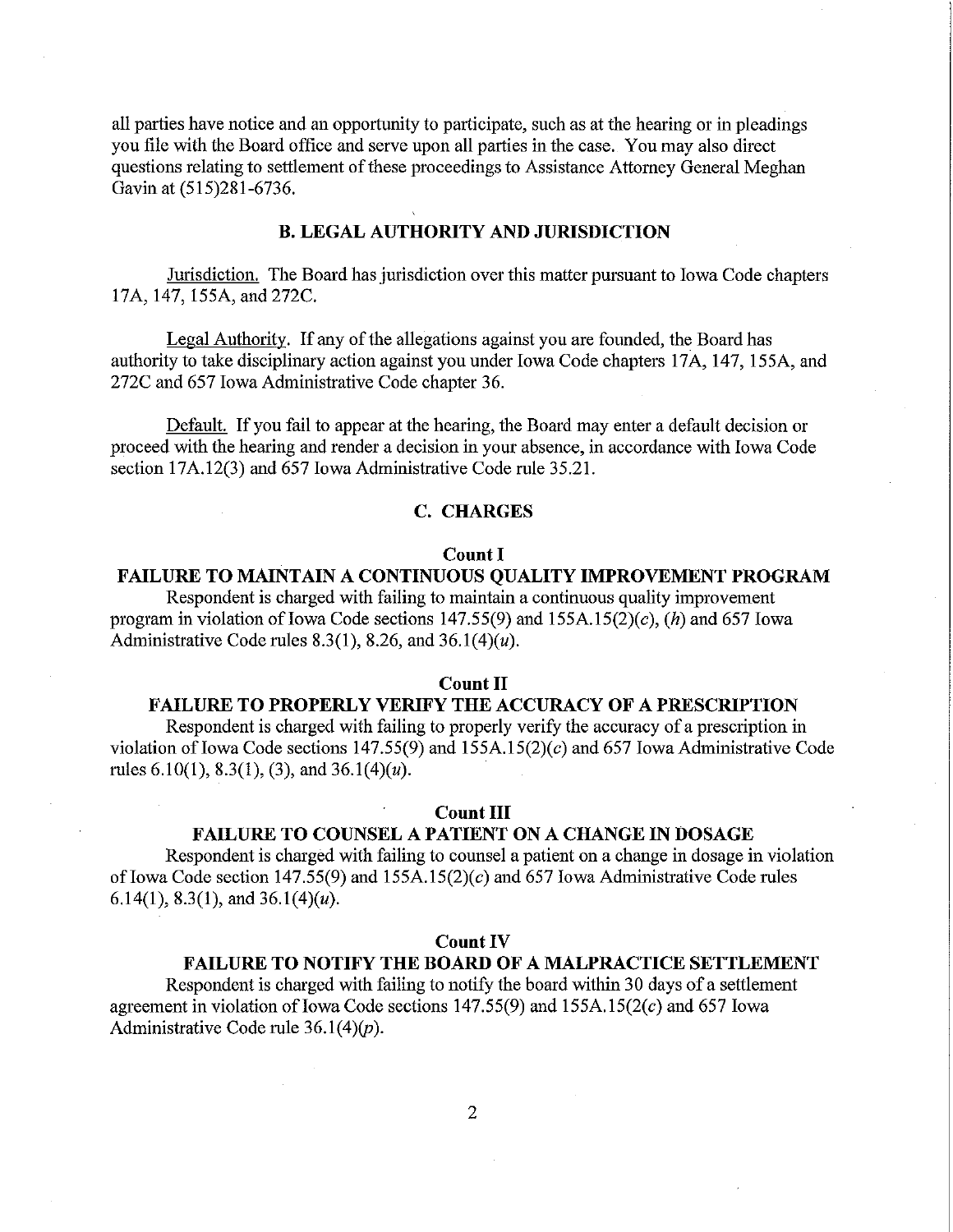#### **D. FACTUAL CIRCUMSTANCES**

1. On March 20, 2014, the Board received a complaint about a dispensing error at the Respondent pharmacy, Dutch Mill Pharmacy in Orange City, Iowa.

2. On March 13, 2014, the Respondent received an electronic prescription for lamotrigine for an eight-year-old patient. The patient had been taking 5mg chewable tablets (5 tablets, 2 times per day). The new prescription called for the patient to take 25mg tablets (1  $tablet$ ,  $2 \times per day$ .

4. On Friday, March 14,2014, the patient's mother called the pharmacy to refill the prescription.

5. The prescription was filled by staff pharmacist, Dwayne Plender. The patient's mother picked up the prescription on March 17, 2014. The prescription's label read: "Take 5 tablets 2 times per day." The label further noted that the tablets were 5mg chewable tablets. The patient was given 5 tablets on the evening of March  $17<sup>th</sup>$  and 5 tablets on the morning of March  $18^{th}$ .

6. It was later discovered that the prescription was correctly filled with the 25mg tablets, but the label incorrectly provided instructions for the 5mg tablet. As a result, the patient took two dosages of 125mg instead of the prescribed 25mg.

7. The patient was reported ill by her school on March 18, 2014.

8. The patient's mother was not counseled when picking up the prescription.

9. This dispensing error was not recorded in the Respondent's Continuous Quality Improvement Program.

10. During the course of this investigation, it was discovered that in 2009 a staff pharmacist at the Respondent pharmacy misfilled a prescription for tramadol. The patient was mistakenly given zolpidem. Due to the error, the patient experienced double vision, hallucinations, and incurred thousands of dollars in medical testing. The pharmacist's malpractice insurance settled with the patient in 2010 for \$86,117.60.

11. This settlement was not reported to the Board.

#### **E. SETTLEMENT**

This matter may be resolved by settlement agreement. The procedural rules governing the Board's settlement process are found at 657 Iowa Administrative Code rule 36.3. If you are interested in pursuing settlement of this matter, please contact Assistant Attorney General Meghan Gavin.

3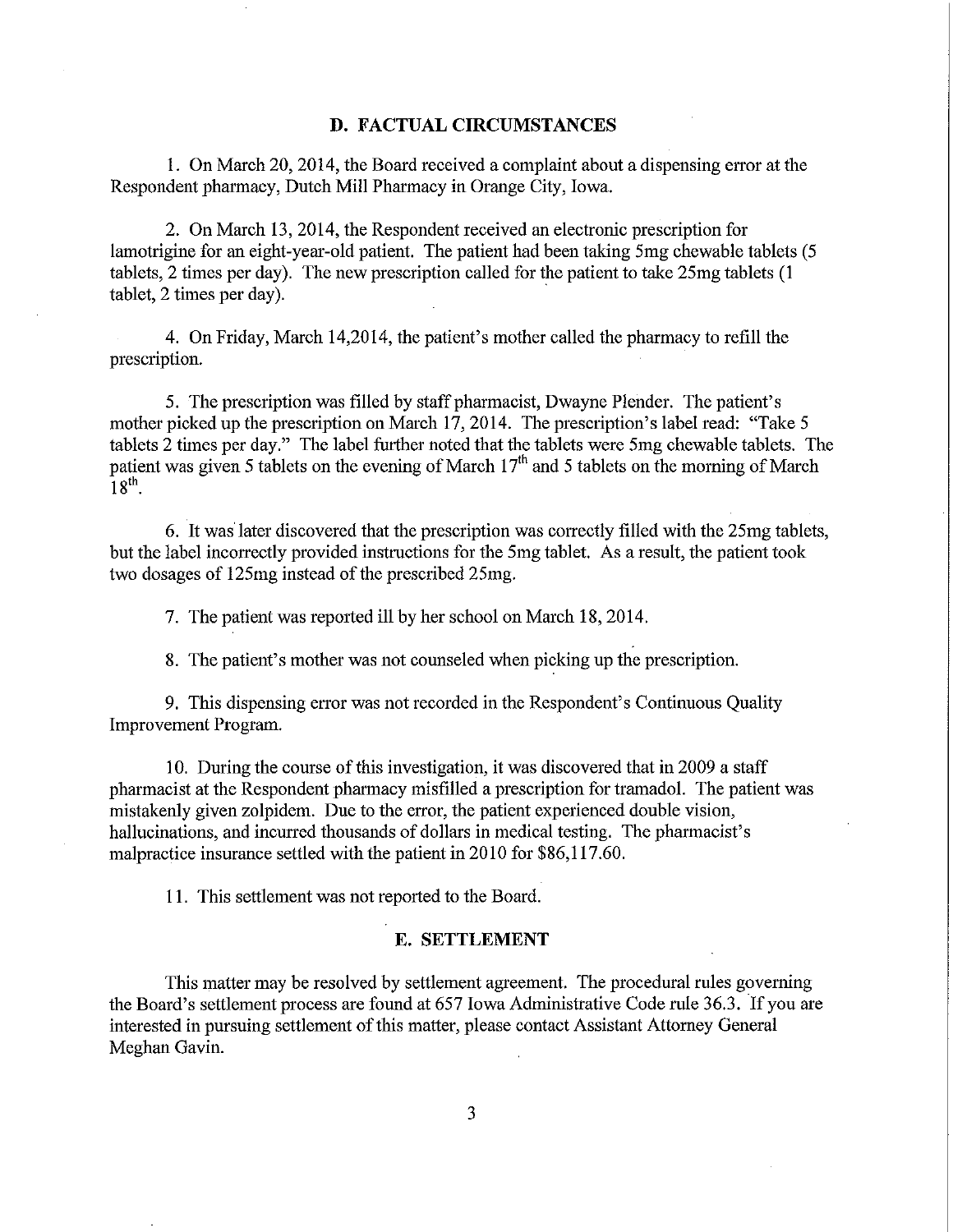## **F. PROBABLE CAUSE FINDING**

On this the 19<sup>th</sup> day of November, 2014, the Iowa Board of Pharmacy found probable cause to file this Notice of Hearing and Statement of Charges,

~~....:::.~:::..f....£.::+-~-=:....::...~~ *HA',,\_* 

EDWARD MAIER, Chairperson Iowa Board of Pharmacy 400 SW Eighth Street, Suite E Des Moines, Iowa 50309-4688

cc: Meghan Gavin Assistant Attorney General Hoover State Office Building Des Moines, Iowa

#### PROOF OF SERVICE

The undersigned certifies that the foregoing instrument was served upon Respondent to the above cause by:

( ) personal service ( ) first class mail ( X) certified mail, return receipt requested ( ) facsimile

certified mail, return receipt requested ( ) facsimile<br>Article Number 9171999991703106755774 ( ) other Article Number 9171999991703106755774

on the 19th day of November, 2014.

I declare that the statements above are true to the best of my information, knowledge and belief.

Oulilie 5 Jorgense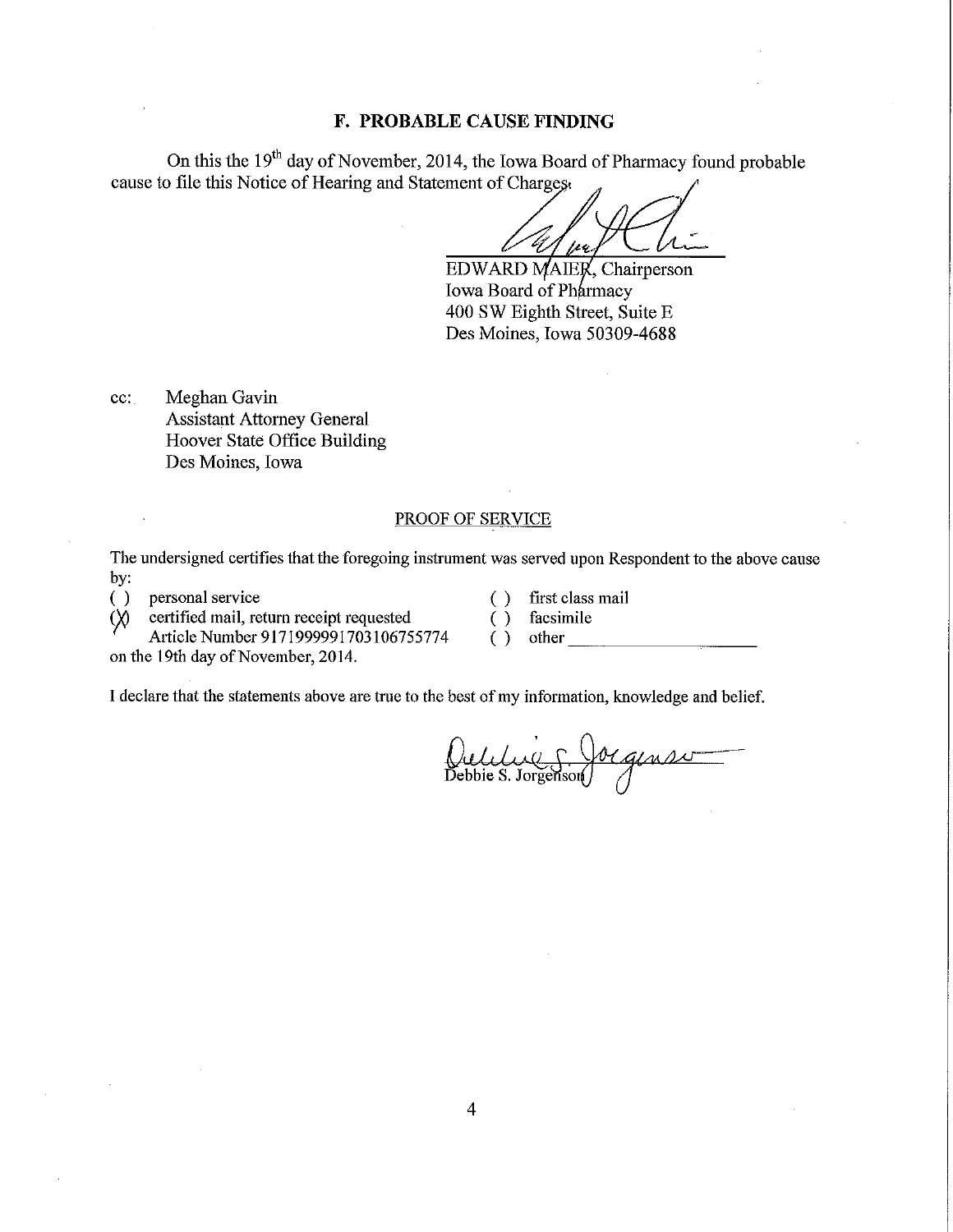## BEFORE THE IOWA BOARD OF PHARMACY

| IN THE MATTER OF:                                                    | Docket No. 2014-45                                     |
|----------------------------------------------------------------------|--------------------------------------------------------|
| Pharmacist License of<br><b>BRENT PLENDER</b><br>License No. 17651   | DIA No. 14PHB054                                       |
| Pharmacist License of<br><b>DWAYNE PLENDER</b><br>License No. 13561  |                                                        |
| Pharmacy License of<br><b>DUTCH MILL PHARMACY</b><br>License No. 445 | <b>FINDINGS OF FACT,</b><br><b>CONCLUSIONS OF LAW,</b> |
| Respondents.                                                         | <b>DECISION, AND ORDER</b>                             |

## **STATEMENT OF THE CASE**

On November 19, 2014, the Iowa Board of Pharmacy (Board) found probable cause to file a Statement of Charges & Notice of Hearing against Respondents Brent Plender, Dwayne Plender, and Dutch Mill Pharmacy. The Statement of Charges alleges that Respondents Dwayne Plender and Dutch Mill Pharmacy: 1) failed to verify the accuracy of a prescription; 2) failed to counsel a patient on a change in dosage; and 3) failed to notify the Board of a malpractice settlement. Additionally, the Statement of Charges alleges that Respondent Dutch Mill Pharmacy failed to maintain a continuous quality improvement program. The Statement of Charges also alleges that Respondent Brent Plender violated the duties of a pharmacist-in-charge.

A hearing was held on April 28, 2015. The following members of the Board presided at the hearing: Edward Maier, Chairperson; James Miller; LaDonna Gratias; Susan Frey; Judith Trumpy; and Edward McKenna. Respondents appeared and were selfrepresented. Assistant attorney general Meghan Gavin represented the State. The hearing was closed to the public at the election of Respondents, pursuant to Iowa Code section 272C.6(1). The hearing was recorded by a certified court reporter. Administrative Law Judge Laura Lockard assisted the Board in conducting the hearing and was instructed to prepare the Board's written decision in accordance with its deliberations.

## **THE RECORD**

The record includes the Notice of Hearing and Statement of Charges with regard to each of the three Respondents. The record also includes hearing testimony of Andrew Funk,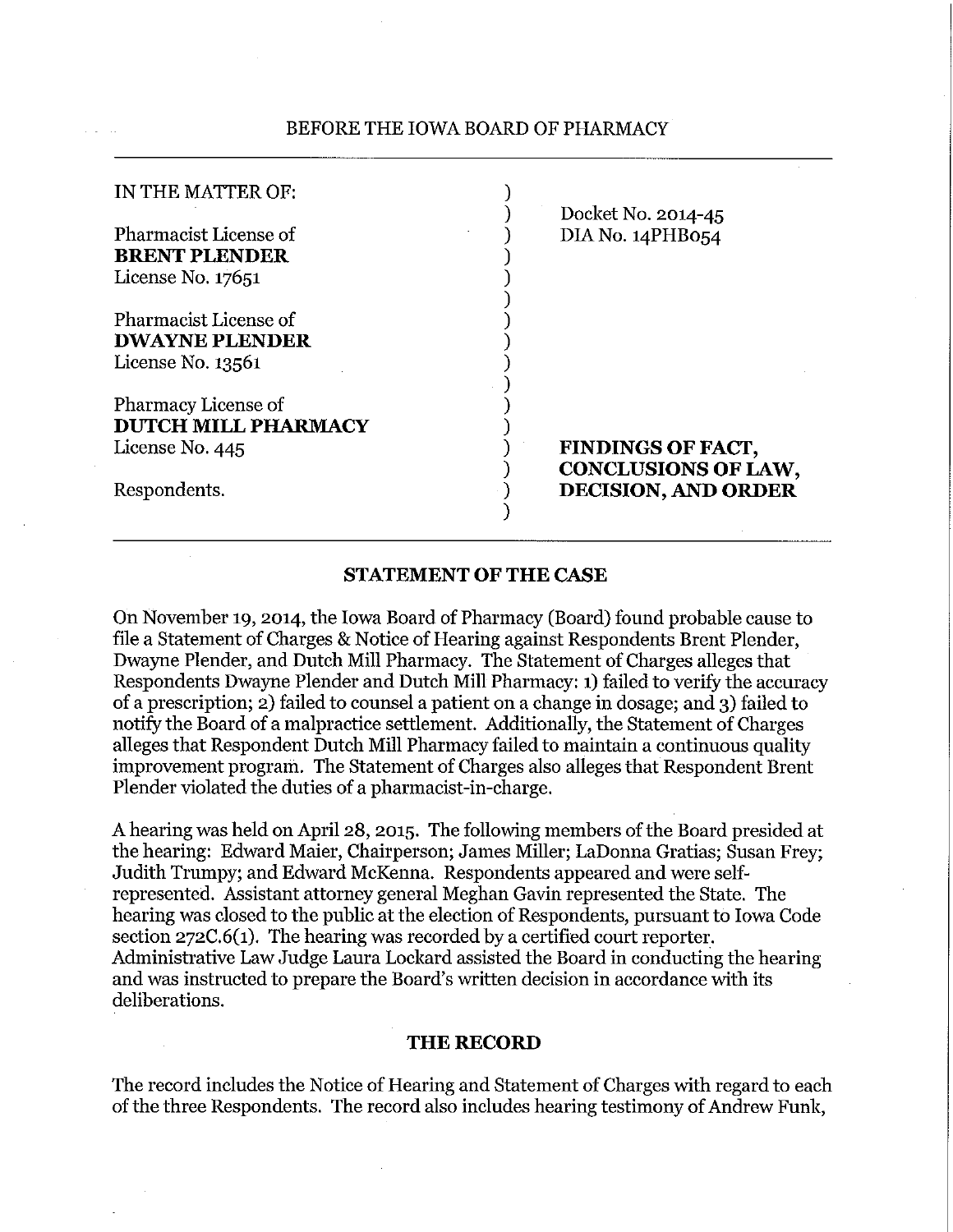Brent Plender, and Dwayne Plender. The State introduced Exhibits 1 through 11, which were admitted as evidence. Respondents introduced Exhibits A through D, which were admitted as evidence.

## **FINDINGS OF FACT**

Respondent Dutch Mill Pharmacy holds Iowa pharmacy license number 445, which is currently active. Respondent Brent Plender holds Iowa pharmacist license number 17651, which is currently active. Respondent Dwayne Plender holds Iowa pharmacist license number 13561, which is currently active. At all times relevant to this action, Respondent Brent Plender was employed at Dutch Mill Pharmacy in Orange City, Iowa as pharmacist-in-charge. At all times relevant to this action, Respondent Dwayne Plender was employed at Dutch Mill Pharmacy as a pharmacist.<sup>1</sup>

## *March 2014 Dispensing Error*

The Board received a complaint on March 20, 2014 regarding all three Respondents. The complaining party alleged that Dwayne misfilled a prescription for her daughter, eight year-old H.P., resulting in H.P. taking a dose that was five times the strength prescribed. Specifically, H.P. was prescribed lamotrigine for epilepsy. Previously, H.P. had been prescribed 5 milligram chewable tablets at a dosage of four pills twice a day, or 20 milligrams per dose. On March 13, 2014, H.P.'s health care provider sent an electronic prescription to Respondent Dutch Mill Pharmacy, which switched H.P. to a 25 milligram tablet to be taken two times per day. Because H.P. had been receiving chewable tablets previously, when the new prescription was received pharmacist Blake Plender changed the prescription in the pharmacy's electronic system to reflect that H.P. should receive five 5 milligram chewable tablets twice per day. (Exh. 4, pp. 14-20, Exh. 8, p. 35).

Dwayne filled H.P.'s prescription on March 17. While Dwayne filled the pill bottle with 25 milligram tablets, the prescription label that he affixed to the bottle directed H.P. to take five 5 milligram tablets twice a day. There is a visual difference between the 5 and 25 milligram tablets; one is round and one is oblong. Dwayne acknowledged that he should have noticed the difference between the two tablets upon visual inspection. Effectively, the discrepancy between the label instructions and the dispensed dosage meant that in taking the tablets as directed, H.P. would get a 125 milligram dosage, or five times what she was actually prescribed. (Exh. 4, p. 20; D. Plender testimony).

H.P. took five of the 25 milligram tablets at bedtime on March 17 and again the following morning. At approximately 9:15 AM on March 18, H.P.'s school called to inform her mother that H.P. was experiencing nausea, dizziness, and vomiting. Based on her belief that the tablets she had given H.P. did not look the same as the 5 milligram chewable tablets she had previously been prescribed, H.P.'s mother called to ask the

<sup>1</sup> Respondent Dwayne Plender is the father of Respondent Brent Plender. Due to the two individual Respondents having the same last name, they will be referred to by first name throughout this decision.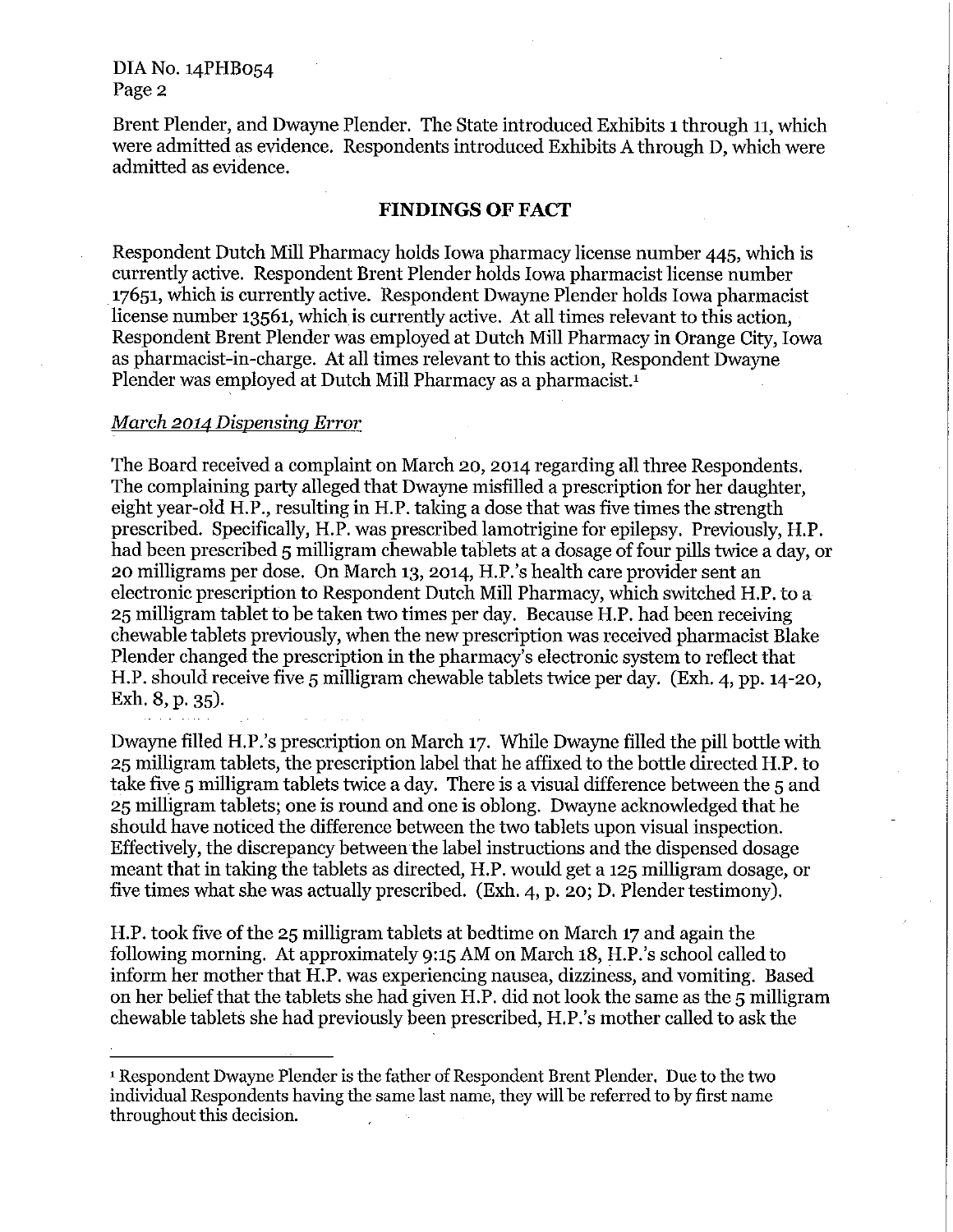pharmacy whether the prescription had been dispensed in error. She spoke with Respondent Brent Plender, who took some information from her regarding the pills. The pharmacy attempted to make contact with H.P.'s mother later that day; she ultimately spoke with pharmacist Blake Plender. Blake admitted that the pharmacy made an error in dispensing the medication; 25 milligram tablets were erroneously dispensed and H.P. was directed to take five for each dose. (Exh. 4, p. 20; Funk testimony).

Prior to this incident, the pharmacy used a visual verification system. Under this system, the pharmacist compared the National Drug Code (NDC) on the stock bottle to the NDC on the prescription to verify that the two matched. 2 At that point, the prescription was bagged and placed in a will call location to await patient pick-up. A small percentage of pharmacies in the state still use visual verification to check the accuracy of prescriptions. Electronic scan verification is not mandatory. (B. Plender, Funk testimony).

Since this incident and the resulting investigation, the pharmacy has implemented a scan verification system. Under this system, the pharmacist scans the stock bottle from which the prescription is being filled. The pharmacist then compares this information with an electronic image of the prescription. The pharmacist must electronically sign that verification has occurred. (Funk, B. Plender testimony).

When a misfill is reported to the Board through the complaint process, it is standard practice for the Board to request to see the pharmacy's continuous quality improvement (CQI) log. The purpose of the CQI process for pharmacies is to track errors, understand where in the process errors are occurring, and to improve policies and procedures through that knowledge. The Board reviewed the pharmacy's CQI report during its investigation and no errors were listed. (Funk testimony).

During the investigation, Brent acknowledged that the pharmacy has had errors in the past, including miscounts, where a patient receives the wrong quantity of tablets, errors where the patient receives the wrong strength of medication, and errors where two separate patients' prescriptions are packaged together in the same bag. These errors were not recorded as part of any continuous quality improvement program. Brent told the Board's compliance officer that the pharmacy has not "encouraged or discouraged the internal reporting of errors." Since the 2014 complaint, the pharmacy has implemented a functioning CQI program and is reporting errors. (Exh. 5, p. 27, Exh. 8, p. 36, Exh. 9, p. 40; Funk testimony).

<sup>2</sup> The pharmacy's policy that was in place prior to the 2014 misfill provided, "The pharmacist only shall perform the final verification of the completed order by comparing the NDC of the stock bottle to the NDC on the receipt of each prescription, or by visually inspecting the contents of the dispensing container." (Exh. A).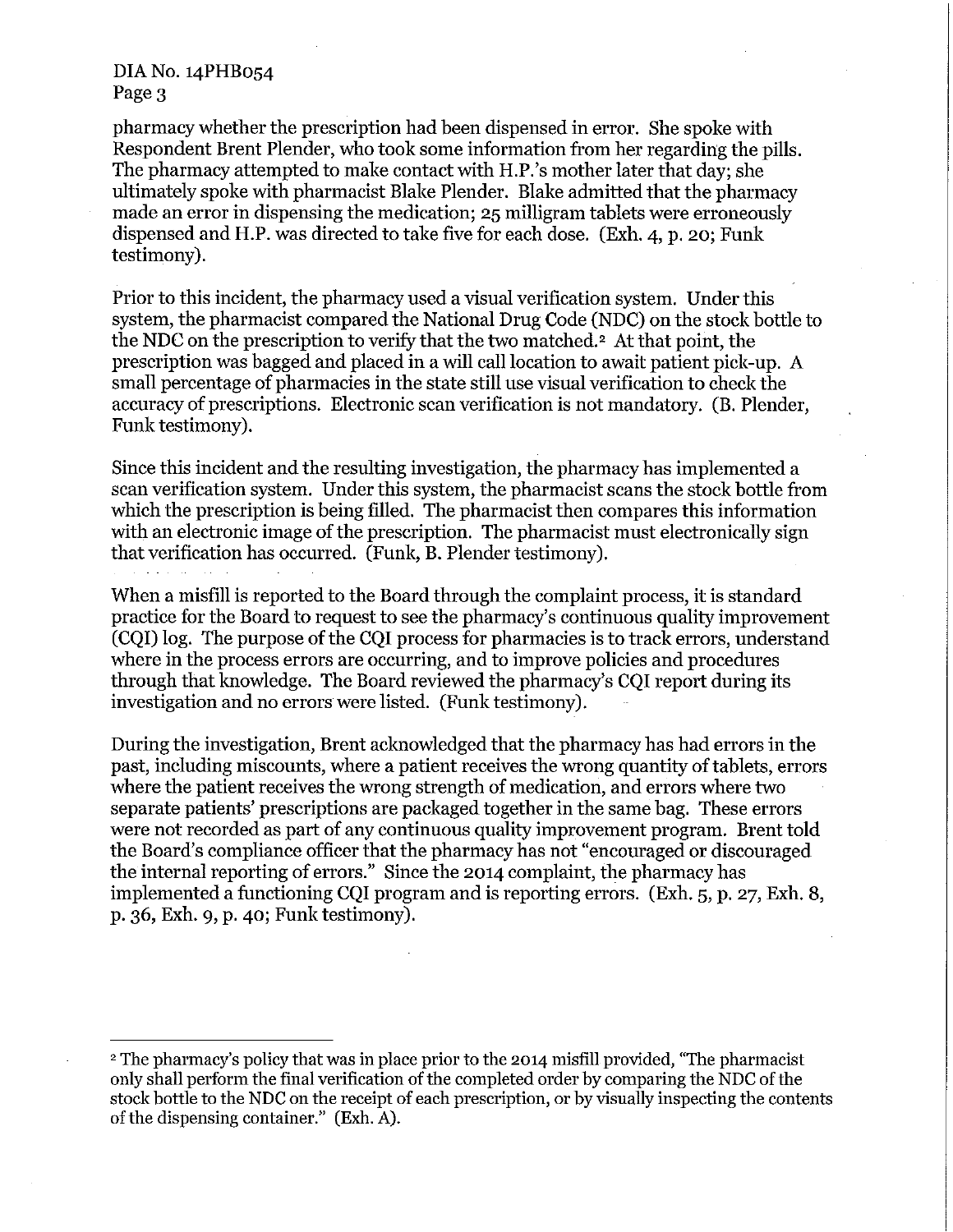## 2009 *Dispensing Error and Subsequent Malpractice Settlement*

In the complaint, H.P.'s mother also referenced a previous misfill that she had heard occurred several years ago. Board compliance officer Andrew Funk investigated this matter. Funk discovered that in 2009, Dwayne dispensed zolpidem, a nonbenzodiazeprine sedative/hypnotic indicated for the short-term management of insomnia, to a patient rather than tramadol, a non-narcotic prescription medication indicated for the treatment of moderate to moderate-severe pain, which was actually prescribed.3 Dwayne gave a statement to his insurance company at the time of the error. Dwayne's insurance company ultimately settled the matter and paid the patient who was subject to the error \$86,117.60. The settlement agreement was not reported to the Board. (Exh. 5, pp. 23-24, Exh. 11, p. 45; Funk testimony).

Both Brent and Dwayne were aware of the 2009 misfill when it occurred. Respondents were not aware that a settlement had occurred, however, until the 2014 complaint investigation when they were informed of the settlement by the Board's compliance officer. (Funk, B. Plender testimony).

In response to an inquiry by the pharmacy, Cincinnati Insurance Companies sent a letter to Dwayne dated December 17, 2014. The letter provides:

This letter is to confirm that Cincinnati Insurance Companies did provide coverage for and settle claim 115283. Incorrect medication (Zolpidem vs Tramadol) was dispensed in the claim.

This claim was settled  $\ldots$  on January 14, 2011. The total amount of the settlement was \$85,000. I did not inform you of this settlement at any time. I was unaware you needed to provide notice to any state agency. Cincinnati Insurance did report the settlement to the State of Iowa.

# (Exh. D).

## *Patient Counseling*

During the complaint process, H.P.'s mother also alleged that she had not been counseled by Dwayne when she picked up the prescription for H.P. on March 17, 2014. The pharmacy's policy is to counsel patients on all new prescriptions and, if needed, to counsel on refills. The pharmacy uses an electronic signature capture device to record counseling. A patient may refuse counseling by checking a box indicating that consultation has been refused. (B. Plender testimony; Exh. C).

H.P.'s mother picked up and signed for the prescription in question on March 17, 2014. The pharmacy's electronic records reflect that consultation occurred when she picked up

 $\overline{1}$ 

<sup>.</sup> s The pharmacy did not implement any substantive changes in the way it processed and verified prescriptions as a result of the 2009 misfill. (B. Plender testimony).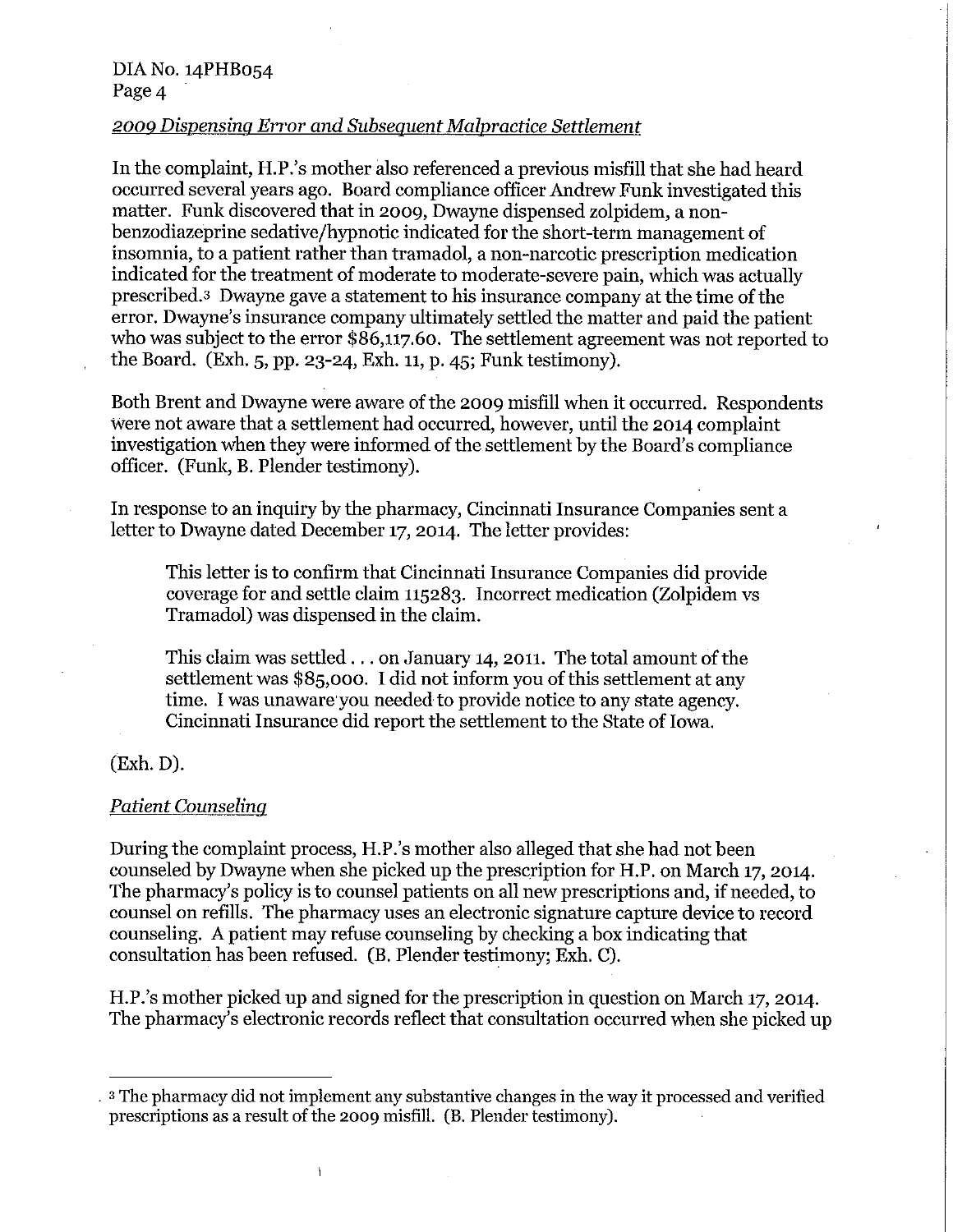DIA No. 14PHB054 Page<sub>5</sub>

the prescription. Dwayne recalls counseling H.P.'s mother when she picked up the prescription. (Exh. B).

## **CONCLUSIONS OF LAW**

# *Failure to Maintain a COI Program (Count I: Dutch Mill Pharmacy)/Violating Duties ofPharmacist-in-Charge (Count I: Brent Plender)*

The Board's regulations provide that the pharmacy and the pharmacist in charge share responsibility for ensuring that all operations of the pharmacy are in compliance with federal and state laws, rules, and regulations relating to pharmacy operations and the practice of pharmacy.4 All licensed pharmacies in Iowa are required to implement or participate in a continuous quality improvement (CQI) program.s The pharmacist in charge is responsible for ensuring that the pharmacy utilizes a CQI program consistent with the requirements of 657 Iowa Administrative Code 8.26. 6

The CQI program is intended to be an ongoing, systematic program of standards and procedures to detect, identify, evaluate, and prevent medication errors, thereby improving medication therapy and the quality of patient care.7

A pharmacy is required to develop, implement, and adhere to written policies and procedures for operation and management of the CQI program. The policies and procedures must address a process to identify and document reportable program events. A reportable program event is a preventable medication error that results in the incorrect dispensing of a prescribed drug, including an incorrect drug dispensed, incorrect labeling, or a drug received by the wrong patient.8 CQI program records must be maintained on site at the pharmacy or be accessible to the pharmacy and be available to the Board for at least two years from the date of the record.<sup>9</sup>

The preponderance of the evidence demonstrates in this case that Respondent Brent Plender and Respondent Dutch Mill Pharmacy violated 657 Iowa Administrative Code 6.2 and 8.26 by failing to have a CQI program compliant with the Board's requirements. Brent acknowledged during the investigation and at hearing that there had been events which are classified as reportable program events under the Board's regulations that were not recorded as part of the pharmacy's CQI program. At the time the Board initiated its investigation of the 2014 complaint, the pharmacy, Brent, and Dwayne were aware of the misfill regarding H.P., yet no written incident report had been made. Brent acknowledged that the pharmacy neither encouraged nor discouraged pharmacists and other staff members from reporting errors prior to the 2014 complaint.

 $8657$  IAC 8.26(1), (3).

<sup>&</sup>quot;657 Iowa Administrative Code (IAC) 8.3(1). All citations to the Iowa Administrative Code in this decision refer to the regulations in effect as of the date of the particular violation alleged. s 657 IAC 8.26.

 $6$  657 IAC 8.26(2).

<sup>7 657</sup> IAC 8.26.

 $9657$  IAC 8.26(5).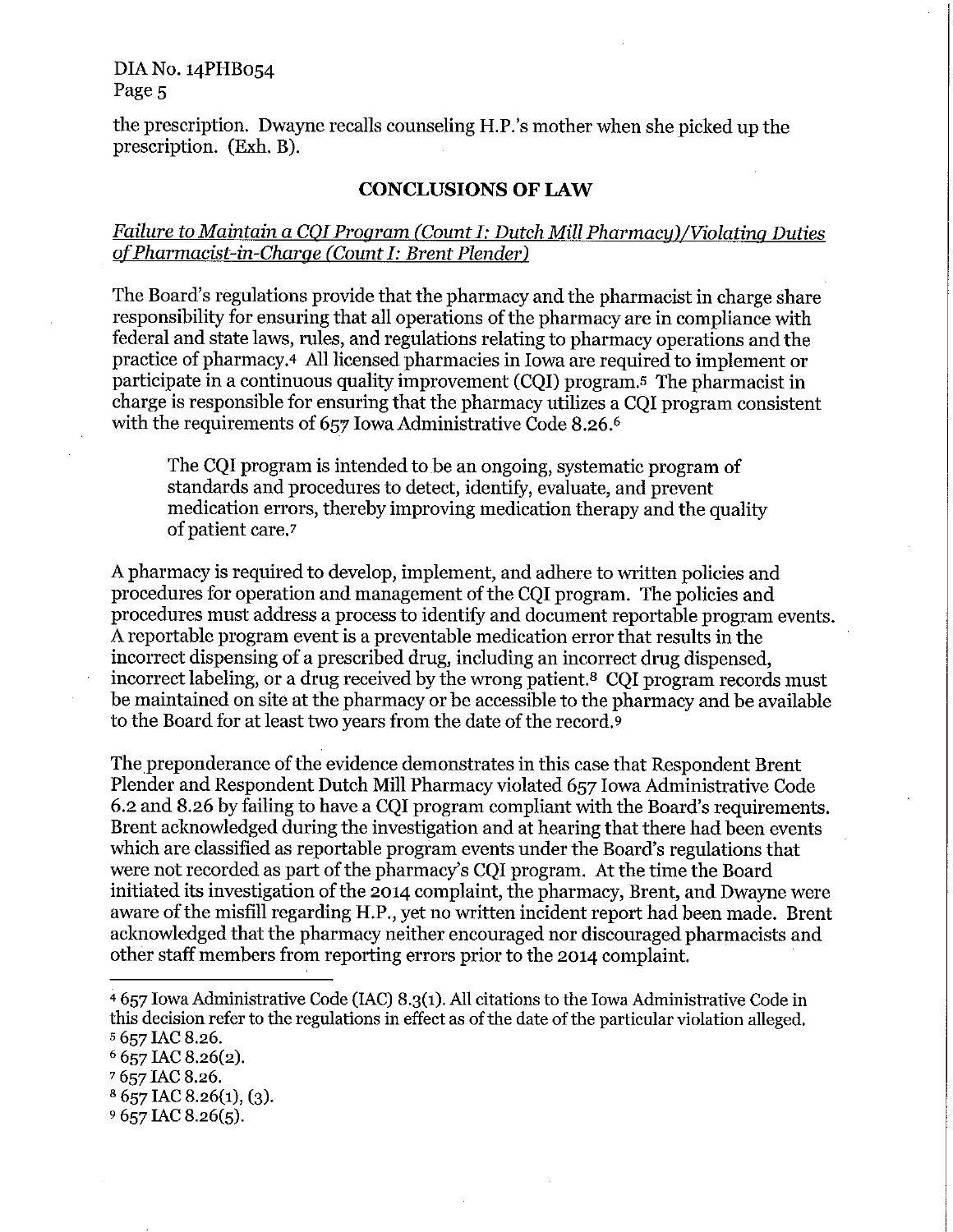# *Failure to Accurately Verify Prescription (Count II: Dutch Mill Pharmacy: Count I:*   $Dw$ *ayne Plender*)

Pursuant to the Board's regulations, the pharmacist must provide and document the final verification for accuracy, validity, completeness, and appropriateness of a patient's prescription or medication order prior to the delivery of the medication to the patient or to the patient's representative.<sup>10</sup> The pharmacy and pharmacist-in-charge share responsibility for making sure that procedures are in place to ensure such verification is occurring.<sup>11</sup>

The preponderance of the evidence demonstrates in this case that Respondent Dwayne Plender violated 657 Iowa Administrative Code 8.3(3) by failing to verify the accuracy of H.P.'s prescription prior to it leaving the pharmacy. Under the pharmacy's visual verification system, Dwayne should have compared the NDC on the stock bottle to the NDC on the prescription to verify that the two matched. Dwayne erred in filling H.P.'s prescription for 5 milligram tablets with 25 milligram tablets from an accurately labeled stock bottle. Dwayne acknowledged that there is a visual difference between the 5 milligram and 25 milligram tablets that he should have recognized upon inspection. There were two opportunities, then, for Dwayne to have caught this error during the verification process. The prescription was not accurately verified,

While the evidence establishes that Dwayne's conduct violated the Board's verification regulations, there is insufficient evidence to establish such a violation for the pharmacy itself. The pharmacy had a visual verification system that, if correctly followed by the pharmacist, would have permitted this error to be caught before the misfilled prescription left the pharmacy. The danger with a visual verification system is that it is more susceptible to human error than an electronic scan verification system, which Dutch Mill Pharmacy switched to after the 2014 complaint. Nevertheless, it was the pharmacist's carelessness, rather than the pharmacy's verification system, that caused the error in this case.

# *Failure to Notify Board of Malpractice Settlement (CountIV: Dutch Mill Pharmacy: Count III: Dwayne Plender)*

Under the Board's regulations, disciplinary sanctions may be imposed against any licensee that fails to notify the Board within 30 days after the occurrence of any judgment or settlement of a malpractice court claim or action.12 It is undisputed here that a malpractice settlement was entered into regarding the 2009 misfill committed by Dwayne. The insurance provider who settled the claim in 2011, however, failed to inform Dwayne or the pharmacy of the settlement. It was not until the 2014

 $11657$  IAC 8.3(1). This portion of the regulations has subsequently been amended, but this version was in place at the time of the alleged violation.

 $12\,657$  IAC 36.1(4)(p).

<sup>&</sup>lt;sup>10</sup> 657 IAC 8.3(3). This portion of the regulations has subsequently been amended, but this version was in place at the time of the alleged violation.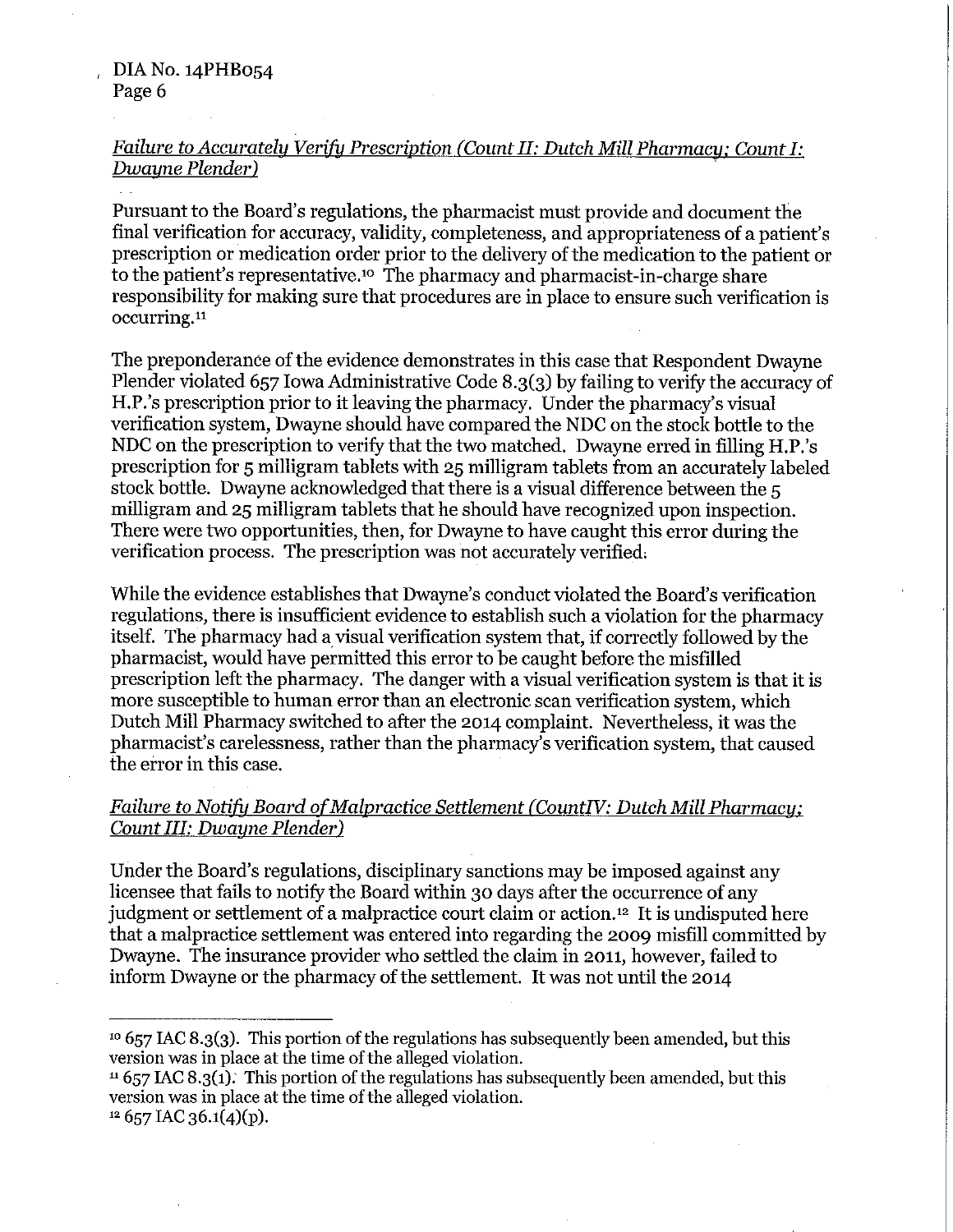## DIA No. 14PHB054 Page<sub>7</sub>

investigation that Dwayne or the pharmacy became aware of the settlement. Under these circumstances, no violation has been proven.

# *Failure to Counsel Patient on Change* in *Dosage (Count III: Dutch Mill Pharmacy: Count II: Dwayne Plender)*

Upon receipt of a new prescription drug order, or upon receipt of a change in drug therapy, including but not limited to a change of dose, directions, or drug formulation, a pharmacist is required to counsel each patient or patient's caregiver.<sup>13</sup> A pharmacist is not required to counsel a patient or caregiver when the patient or caregiver refuses such consultation. A refusal of consultation must be documented by the pharmacist. In the absence of a documented record of refusal, the presumption is that the offer to counsel was accepted and counseling was provided.14 The pharmacy shares responsibility for ensuring that pharmacists are providing counseling in accordance with the Board's regulations.is

The credible evidence does not support the conclusion that Respondent Dwayne Plender or Respondent Dutch Mill Pharmacy committed the violation alleged. The pharmacy's electronic documentation reflects that H.P.'s mother received counseling on March 17, 2014 when she picked up H.P.'s prescription. In conjunction with the pharmacy's electronic record, the Board found credible Dwayne's testimony regarding having provided counseling.

# *Sanction*

The Board may consider a number of factors in determining the nature and severity of the disciplinary sanction to be imposed when a violation is established, including the relative seriousness of the violation as it relates to assuring a high standard of professional care; the facts of the violation; any extenuating circumstances; whether remedial action has been taken; and any other factors that reflect upon the competency, ethical standards, and professional conduct of the licensee.16

Respondents argue that the Board has not imposed discipline in the past against other licensees when the violation relates to the lack of a functioning CQI program and a single error. While the Board recognizes that misfills will inevitably accompany pharmacy practice no matter how rigorous the verification process is, a misfill that results in patient harm is particularly troubling to the Board when a pharmacy does not have a functioning CQI program. The purpose of the CQI program is to help the pharmacy to identify errors so that its processes can be corrected and future errors prevented. Without a functioning CQI program, the danger is that a pharmacy will continue to make the same errors repeatedly. In this case, the misfilled prescription was

 $13\,657$  IAC 6.14(1).

<sup>&</sup>lt;sup>14</sup> 657 IAC 6.14(6).

 $15657$  IAC 8.3(1). This portion of the regulations has subsequently been amended, but this version was in place at the time of the alleged violation.  $16$  657 IAC 36.1(3).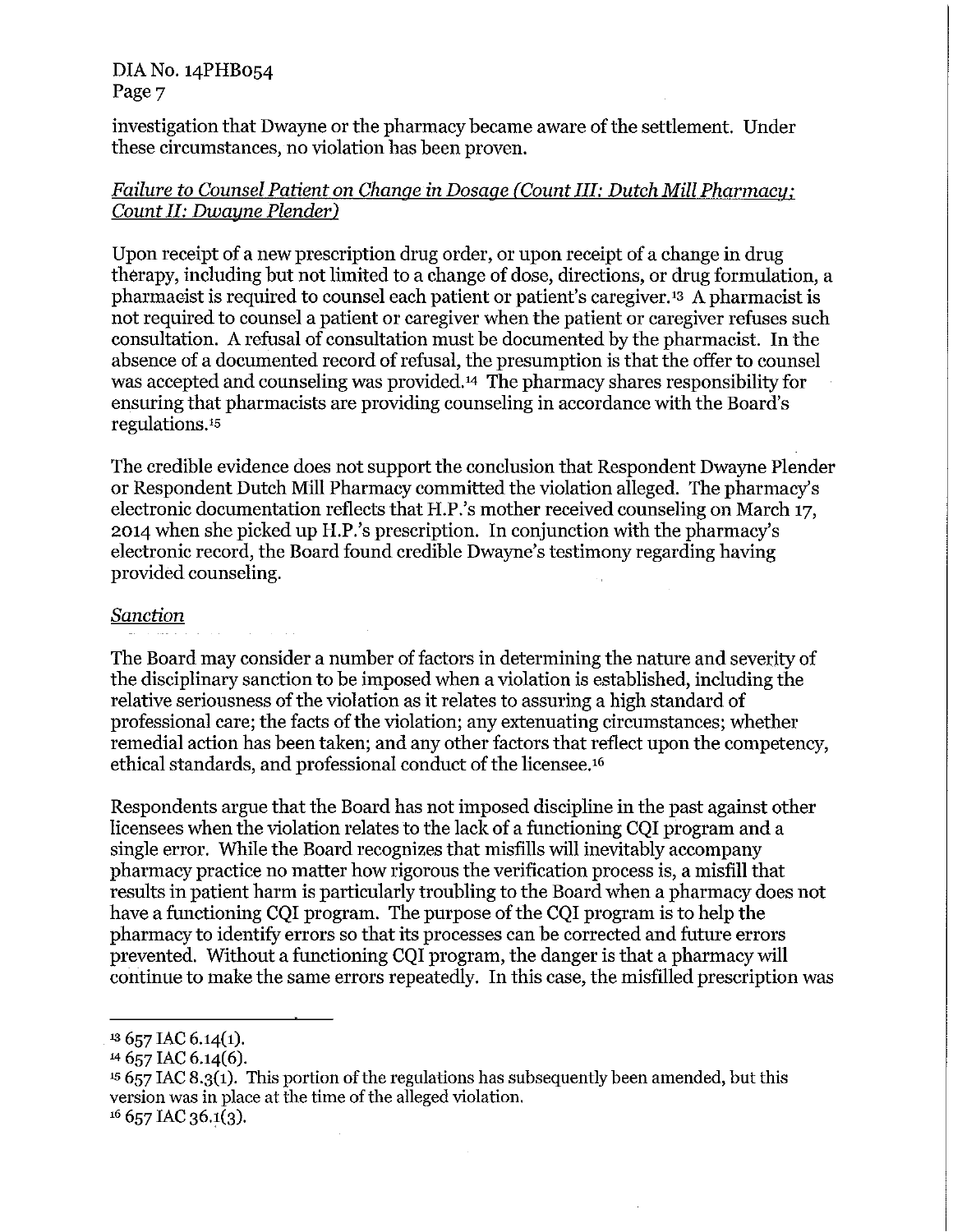for a medically fragile child and resulted in moderate illness and the child missing school. The Board has been consistent in its imposition of discipline where a dispensing error results in patient harm and the pharmacy does not have a compliant CQI program.

The Board recognizes, however, that the pharmacy and pharmacist in charge here have taken steps to improve accuracy in the pharmacy, including implementation of a scan verification system and implementation of a functioning CQI program that includes documentation of reportable events.

With regard to Dwayne Plender, the Board notes that errors that result in misfilled prescriptions are an inevitable part of pharmacy practice. This was an isolated incident and, once notified of the misfill, Dwayne took prompt remedial steps. Under these circumstances, the Board concludes that, although a technical violation of the Board's regulations occurred, no sanction with regard to Respondent Dwayne Plender is warranted.

## **DECISION AND ORDER**

IT IS THEREFORE ORDERED that Citations and Warnings shall be issued to Respondents Dutch Mill Pharmacy and Brent Plender. Respondents are hereby CITED for the violations established by this record and are WARNED that future violations will result in greater discipline of their licenses.

IT IS FURTHER ORDERED that Respondents Dutch Mill Pharmacy and Brent Plender shall *each* pay a civil penalty in the amount of \$500. The civil penalty payments shall be made by check, payable to the Treasurer of Iowa, and mailed to the executive director of the Board within 30 days of the issuance ofthis Decision and Order. All civil penalty payments shall be deposited into the State of Iowa general fund.

IT IS FURTHER ORDERED pursuant to Iowa Code section 272C.6 and 657 Iowa Administrative Code 36.18(2), that Respondents Dutch Mill Pharmacy and Brent Plender shall pay \$75 for fees associated with conducting the disciplinary hearing. In addition, the executive director of the Board may bill Respondents for any witness fees and expenses or transcript costs associated with this disciplinary hearing. Respondent shall remit for these expenses within 30 days of receipt of the bill.

Dated this  $24^{\prime\prime}$  day of June<sub>.</sub>...

Edward Maier Chairperson, I owa Board of Pharmacy

cc: Meghan Gavin, Assistant Attorney General